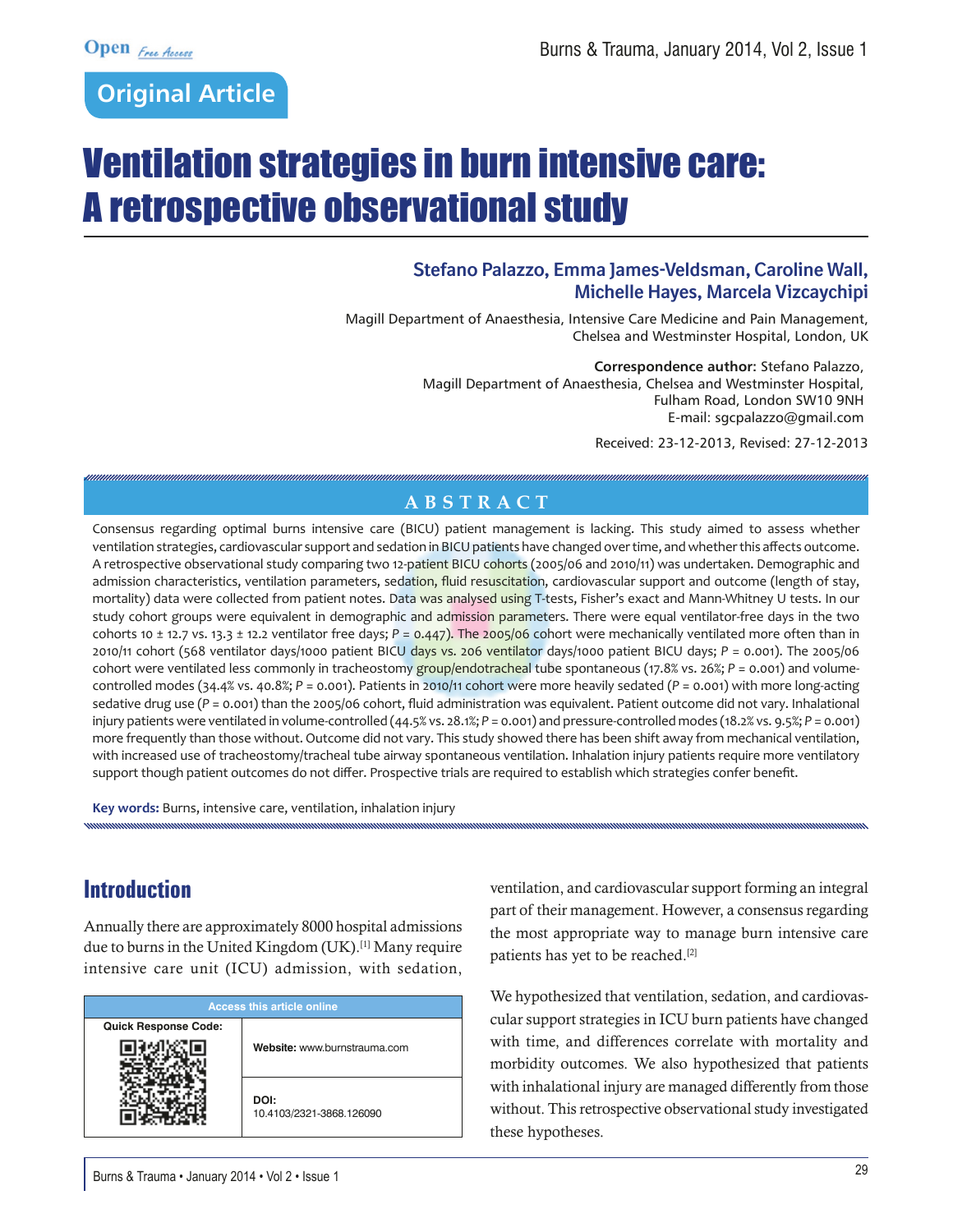# **Materials and methods**

#### **Clinical governance and data management**

The study was retrospective and observational. In keeping with local guidelines, the research was considered and approved by the Clinical Governance office, Chelsea, and Westminster Hospital (reference number 509), rather than a research ethics committee. Data handling and confidentiality procedures were adhered to and Caldicott principles applied, as outlined in the Healthcare Quality Improvement Partnership Best Practice in Clinical Audit Guidance. Data were collected from patient notes between October and December 2011.

### **Patient population**

Data were collected on two cohorts of burn intensive care unit (BICU) patients. Cohort A included all patients admitted to the BICU in our regional burn centre between 01/05/05 and 30/04/06. Cohort B covered all patients admitted to the same unit between 01/05/10 and 30/04/11. Patients with thermal burns with total burn surface area (TBSA) > 15% admitted within 24 h of the burn incident were included.

#### **Demographic and outcome data**

Demographic data such as patient age, gender, and weight were collected from the medical notes. TBSA estimation was taken from the initial assessment by the specialist burn surgery team. Diagnosis of inhalational injury was established from initial bronchoscopy findings, according to the Abbreviated Injury Score criteria.[3] Admission Acute Physiology and Chronic Health Evaluation II (APACHE II) score and Revised Trauma Scores were calculated from the medical notes and observation charts. Length of stay and outcome were obtained from the medical notes.

### **Ventilation data**

Data regarding ventilation mode and settings while on BICU were collected from nursing observation charts. These data are recorded hourly for the duration of the patient's stay. Time periods where data were missing (e.g., patient in theatre) were excluded from analysis.

After data collection, ventilation mode was classified as one of four groups-own airway spontaneous, tracheostomy/ tracheal tube spontaneous, volume-controlled ventilation, or pressure-controlled ventilation. The number of patient hours spent in each mode, the proportion of the total patient hours for each mode, and the number of ventilator free days at 28 days after admission to BICU was calculated.[4] Data regarding frequency of tracheostomy insertion and days of mechanical ventilation before tracheostomy insertion were also recorded.

## **Sedation, fluid administration, and cardiovascular support data**

Data regarding the type of sedative drug (short-acting (clonidine or propofol) or long-acting (midazolam or diazepam)) and level of sedation (measured using the Bloomsbury sedation score) in the first 72 h of BICU admission were collected from the nursing observation charts. The amount of intravenous fluid (ml/kg/%TBSA) administered in the first 72 h of admission, and the use of norepinephrine for cardiovascular support was also recorded.

### **Clinical management**

Given this was an observational retrospective study, management of patients was left at the discretion of the responsible clinical teams. The physicians involved in taking care of both cohorts of patients were the same.

The choice of mode of ventilation was made on an individual patient basis and influenced by the degree of patient injury, region of burn, frequency of theater trips, and level of sedation. The timing of tracheostomy was not protocolized and depended on the attending physician. Factors influencing the timing of tracheostomy included distribution and depth of burn and the availability of the surgical team to perform tracheostomy.

A local protocol guiding management of patients with inhalational injury was used during the study period. Early intubation with an uncut tracheal tube was performed in patients with clinical signs of upper airway injury. Chest X-ray was performed on admission, with bronchoscopy to confirm the diagnosis of inhalational injury at the earliest feasible opportunity, usually within 24 h of admission. Lung protective ventilation was used with  $\mathrm{FiO}_2$  of 1.0 until carbon monoxide levels were less than 10%. Nebulized heparin 5000 IU 4-hourly, nebulized acetylcysteine 20% 4-hourly and nebulized salbutamol 2.5-5.0 mg 2-hourly were administered for 5-7 days in those with inhalational injury. Fluid administration was not automatically increased in response to the diagnosis of inhalational injury but based on clinical parameters suggesting fluid requirement and likely benefit. Target urine output was 0.5-1.0 ml/kg/h. A nasogastric or nasojejunal tube was inserted on admission and feeding started immediately. Chest physiotherapy with pulmonary toilet was performed at least 4-hourly. Prophylactic antibiotics or corticosteroids were not recommended, but daily sputum bacterial surveillance was performed and antibiotic administration guided by culture results and signs of infection.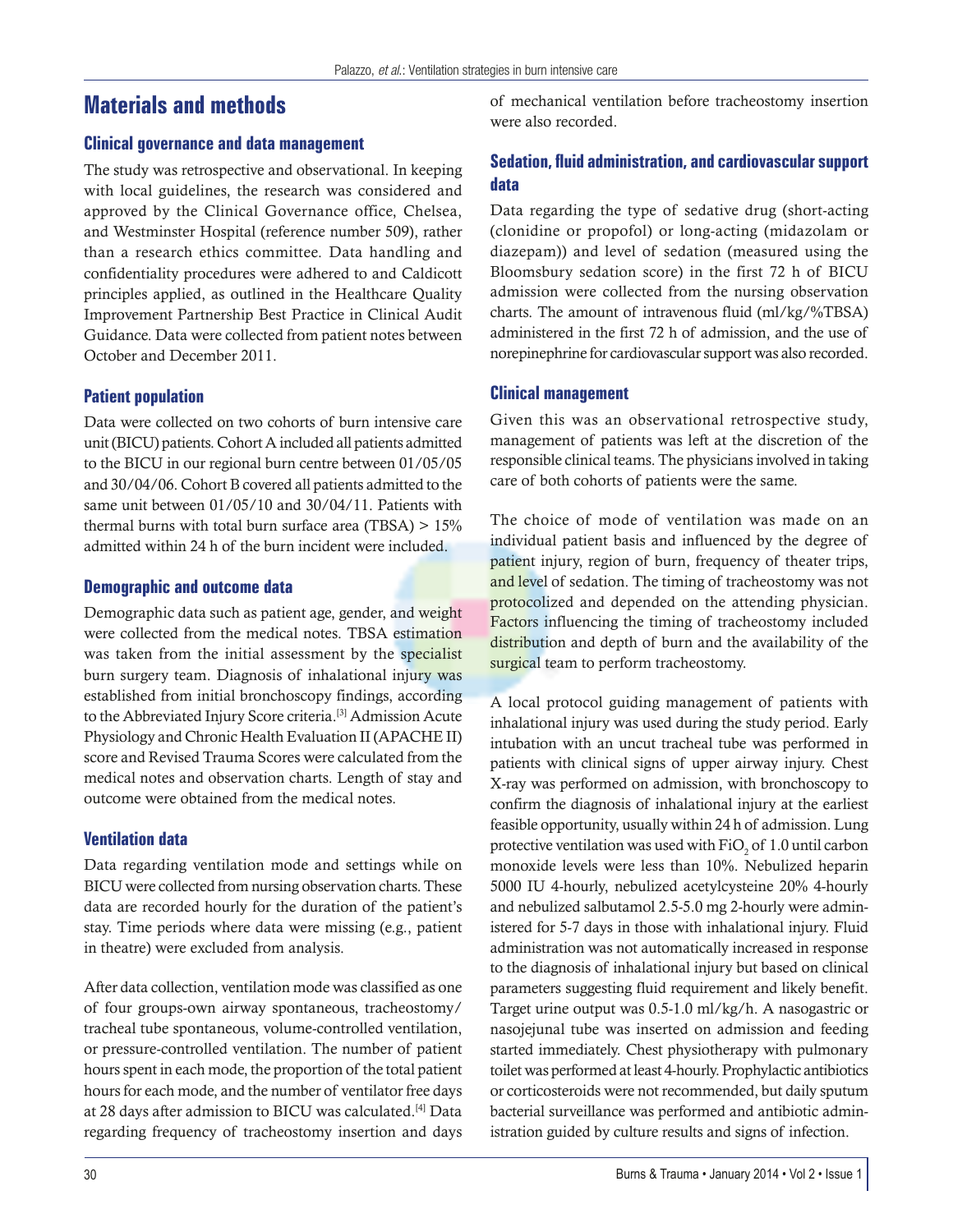Patients were assessed daily for their readiness for extubation, with at least daily spontaneous breathing trials. Criteria determining readiness for extubation were: an ability to maintain the airway; respiratory rate <35; positive end expiratory pressure <0.5 kPa; assisted spontaneous breathing (ASB) pressure <1.0 kPa; minimal need for ventilatory support; good cough; no signs of delirium; and no need to be transferred to theater more than twice per week. In the earlier cohort, patients were weaned onto a T-piece for at least 2 h before extubation, while in the later cohort this practice was superseded by direct extubation if the patient had good tolerance to 0.5 kPa continuous positive airway pressure (CPAP).

#### **Statistical analysis**

Statistical analysis was performed on Stata Statistical Software: Release 10 (College Station, TX: Stata Corp LP) using t-tests for variables with assumed normal distribution for which means were calculated (e.g., ventilator parameters), Fisher's exact test for those variables that could be presented on contingency tables (e.g., gender, inhalation injury), and Mann-Whitney U tests for nonnormally distributed variables for which medians were calculated (e.g., age, weight).

# **Results**

#### **Patient population**

A total of 24 patients were admitted to BICU during 2005/06 and 25 during 2010/11. Twenty five were subsequently excluded from analysis (12 in 2005/06 and 13 in 2010/11) as patients did not meet inclusion criteria or medical notes had been destroyed, leaving 12 patients in the 2005/06 cohort and 12 in the 2010/11 cohort.

#### **Demographics**

The two patient groups were comparable in demographics [Table 1]. There was no significant difference in admission injury characteristics [Table 1]. The median admission APACHE II score was 25 in both groups, ranging from 8 to 37 in 2005/06 cohort and 14-35 in 2010/11 cohort (*P* = 0.772). Median revised trauma score on admission was 7.84 in both groups (2005/06 cohort, 5.97-7.84; 2010/11 cohort, 4.65-7.84; *P* = 0.940). Four (33.3%) patients had a tracheostomy inserted in 2005/06 cohort, 6 (50.0%) in 2010/11 cohort (*P* = 0.34). The mean (range) number of days of mechanical ventilation before tracheostomy insertion was 5.25 (3-9) in the 2005/06 cohort and 14 (3-26) in the 2010/11 cohort (*P* = 0.0833).

#### **Ventilation mode**

Volume-controlled mechanical ventilation was the most common mode in both groups. However, a significant

#### **Table 1: Patient and injury characteristics and outcome in two BICU cohorts**

|                                                                                       | $(n = 12)$       | 2005/06 cohort 2010/2011 cohort<br>$(n = 12)$ | P-value  |  |
|---------------------------------------------------------------------------------------|------------------|-----------------------------------------------|----------|--|
| Male                                                                                  | $9/12(75.0\%)$   | 7/12(58.3%)                                   | $0.666*$ |  |
| Age (years)                                                                           | 49 (18-69)       | 39 (21-77)                                    | 0.260    |  |
| Weight (kg)                                                                           | 72 (55-109)      | 75 (60-99)                                    | 0.794    |  |
| % TBSA <sup>†</sup>                                                                   | 37.5 (15-75)     | 31.5 (15-90)                                  | 0.355    |  |
| Inhalation injury                                                                     | $9/12(75.0\%)$   | 5/12(41.7%)                                   | $0.214*$ |  |
| Tracheostomy                                                                          | $4/12$ (33.3%)   | $6/12(50.0\%)$                                | $0.340*$ |  |
| Trauma                                                                                | 1/12(8.3%)       | 0/12                                          | 0.307    |  |
| <b>APACHE II</b>                                                                      | $25(8-37)$       | $25(14-35)$                                   | 0.772    |  |
| $RTS^{\ddagger}$                                                                      | 7.84 (5.97-7.84) | 7.84 (4.56-7.84)                              | 0.940    |  |
| Length of BICU stay (days)                                                            | $15(1-37)$       | $15(2-54)$                                    | 0.453    |  |
| Mortality                                                                             | $7/12(58.0\%)$   | $3/12(25.0\%)$                                | $0.214*$ |  |
| Values are median (range) or number (proportion): P-value (Mann-Whitney U or Fisher's |                  |                                               |          |  |

exact test\*). APACHE II = Acute Physiology and Chronic Health Evaluation II score, BICU = Burn intensive care unit, † TBSA = Total burn surface area, ‡ RTS = Revised trauma score.

difference in time spent in each ventilation mode was found between the two cohorts [Figure 1a]. 2005/06 cohort ventilated more commonly in own-airway spontaneous  $(28.9\% \text{ vs. } 22.0\%, P = 0.001)$  and pressure-controlled mechanical ventilation modes (18.1% vs. 11.2%; *P* = 0.001) than 2010/11 cohort. Conversely, 2010/11 cohort was more commonly ventilated in ETT/tracheostomy spontaneous  $(17.8\% \text{ vs. } 26.0\%; P = 0.001)$  and volume-controlled ventilation modes (34.4% vs. 40.8%; *P* = 0.001).

#### **Ventilator days**

In the 2005/06 cohort, the mean [standard deviation (SD)] ventilator free days at 28 days after admission was 10.0 (12.7), while it was 13.3 (12.2) in 2010/11 cohort  $(P = 0.447)$ .

However, overall the 2005/06 cohort was mechanically ventilated more often than the 2010/11 cohort (568 ventilator days/1000 patient BICU days vs. 206 ventilator days/1000 patient BICU days; *P* = 0.001).

#### **Ventilation parameters**

Ventilator parameters including ventilator and spontaneous tidal volume, inspiratory pressure, maximum airway pressure, and positive end-expiratory pressure (PEEP) did not vary significantly between the two groups [Table 2, Figure 1b and c]. Median-ASB pressure was significantly higher in 2005/06 cohort at 1.60 kPa than 2010/11 cohort at 1.20 kPa (*P* = 0.034).

#### **Use of sedation**

In the first 72 h of BICU admission, a sedation score between −1 and −3 (more heavily sedated) was recorded in 397 out of 599 total patient hours (66.3%) in the 2005/06 cohort, and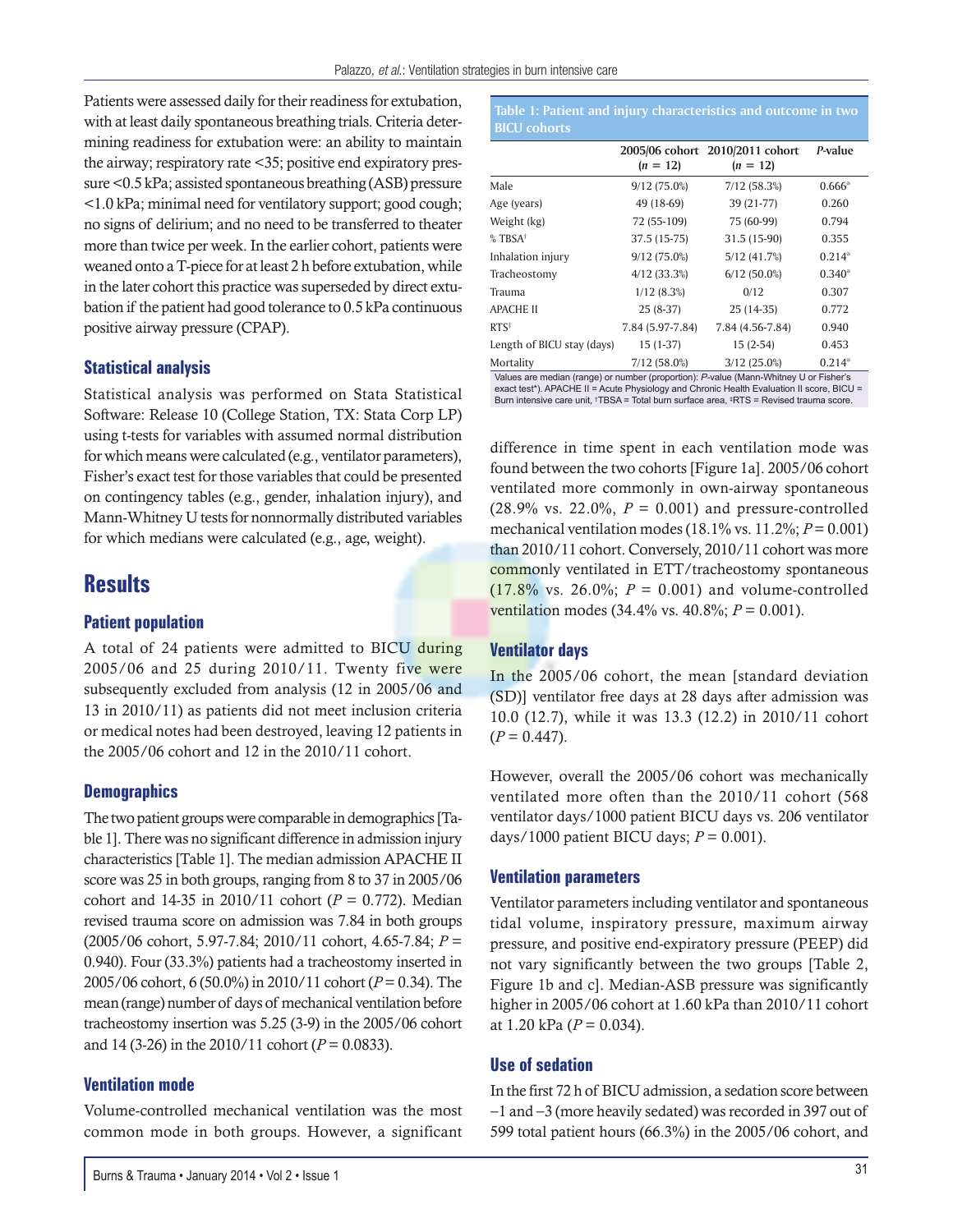

**Figure 1:** Graph comparing ventilation strategies and parameters in two time-separated burn intensive care unit cohorts*.* (a) Relative proportions of ventilation modes in burn intensive care unit (BICU) patients in 2005/06 and 2010/11 cohort. (b) Mean ventilator pressure parameters in two time-separated BICU cohorts. (c) Mean tidal volumes in two time-separated BICU cohorts in spontaneous and ventilator-controlled breathing. In b and c: Black bars, 2005/06 cohort; white bars, 2010/11 cohort. Error bars: 95% confidence interval.

**Table 2: Comparison of ventilation parameters in two time-separated burn intensive care unit cohorts**

| Parameter                                                                                                                                                                                                                                                                                                           | 2005/06<br>cohort | 2010/11<br>cohort                 | P-value |
|---------------------------------------------------------------------------------------------------------------------------------------------------------------------------------------------------------------------------------------------------------------------------------------------------------------------|-------------------|-----------------------------------|---------|
| Ventilator rate (breaths·min <sup>-1</sup> )                                                                                                                                                                                                                                                                        | 17.2 (15.1-19.4)  | 17.7 (16.0-19.3)                  | 0.747   |
| Spontaneous rate (breaths $\cdot$ min <sup>-1</sup> )                                                                                                                                                                                                                                                               | 17.2 (12.2-22.2)  | $17.0(13.0-21.0)$                 | 0.944   |
| Ventilator tidal volume (ml/kg)                                                                                                                                                                                                                                                                                     | 8.32 (7.67-9.10)  | 7.96 (6.30-9.62)                  | 0.624   |
| Spontaneous tidal volume                                                                                                                                                                                                                                                                                            | 8.45 (6.69-10.2)  | $8.45(6.63-10.3)$                 | 0.995   |
| (ml/kg)                                                                                                                                                                                                                                                                                                             |                   |                                   |         |
| Minute volume $(L \cdot min^{-1})$                                                                                                                                                                                                                                                                                  | 11.9 (9.28-14.1)  | $10.3(8.17-12.5)$                 | 0.373   |
| Inspiratory pressure* (kPa)                                                                                                                                                                                                                                                                                         | $2.78(2.21-3.35)$ | 2.74 (2.31-3.16)                  | 0.884   |
| $ASB†$ pressure (kPa)                                                                                                                                                                                                                                                                                               | 1.60 (1.21-1.98)  | $1.20(1.08-1.31)$                 | 0.034   |
| Peak airway pressure* (kPa)                                                                                                                                                                                                                                                                                         | 2.52 (2.14-2.90)  | $2.63(2.00-2.73)$                 | 0.518   |
| Positive end expiratory<br>pressure (kPa)                                                                                                                                                                                                                                                                           | $0.70(0.59-0.81)$ | $0.75(0.65-0.86)$                 | 0.479   |
| Inspired O <sub>2</sub> concentration (%)                                                                                                                                                                                                                                                                           |                   | 46.9 (37.4-56.2) 40.2 (35.1-45.3) | 0.184   |
| Values are mean (95% confidence interval): P-value calculated with two-tailed t-test.<br>*Inspiratory pressure applies during pressure controlled ventilation mode only. Peak<br>airway pressure applies during volume controlled and spontaneous ventilation modes<br>only. †ASB = Assisted spontaneous breathing. |                   |                                   |         |

526 of 659 total patient hours (79.8%) in the 2010/11 cohort (*P* = 0.001). Conversely, a Bloomsbury score between 0 and 3 (less sedated/agitated) was recorded in 202/599 (33.7%) patient hours in the 2005/06 cohort, and 133/659 (20.2%) patient hours in the  $2010/11$  cohort ( $P = 0.001$ ).

When used, long-acting sedative drugs were administered in 393/542 (72.5%) patient hours in the 2005/06 cohort, and 559/640 (87.3%) patient hours in the 2010/11 cohort (*P* = 0.001). Relatively more short-acting sedative drugs were used in 2005/06 cohort (149/542 (27.5%) patient hours) than 2010/11 cohort (81/640 (12.7%) patient hours), *P* = 0.001.

#### **Fluid administration and cardiovascular support**

In the first 24 h of BICU admission, median (interquartile range) total fluid administration was 5.62 (3.53-6.74) ml/ kg/%TBSA in 2005/06 cohort and 5.45 (3.41-8.62) ml/ kg/%TBSA in 2010/11 cohort ( $P = 0.603$ ). In the second 24 h period, in 2005/06 cohort 2.16 (1.56-4.43) ml/ kg/%TBSA total fluid was administered, whilst in 2010/11 cohort 3.93 (2.82-4.47) ml/kg/%TBSA was given (*P* = 0.325). In the third 24 h period, patients in the 2005/06 cohort received 1.45 (0.94-2.60) ml/kg/%TBSA total fluid, while those in 2010/11 received 2.34 (0.69-3.69) ml/  $kg/\%TBSA (P = 0.818).$ 

In both cohorts, in the first 72 h of BICU admission the only inotrope or vasopressor used was norepinephrine. In 2005/06 cohort, norepinephrine was administered in 305 of 599 (50.9%) patient hours and it was administered in 373/659 (56.6%) patient hours in 2010/11 cohort (*P* = 0.0475).

#### **Outcome**

Outcome measures were not significantly different between the two patient groups. Median length of BICU stay was 15 days in both groups (2005/06 cohort, 1-37 days; 2010/11 cohort, 2-54 days;  $P = 0.453$ ). Mortality was higher in the 2005/06 cohort (7/12) than the 2010/11 cohort (3/12), though this did not reach statistical significance  $(P = 0.214)$ .

#### **Inhalational injury**

Fourteen patients had bronchoscopy-demonstrated inhalational injury, 9 in 2005/06 cohort and 5 in 2010/11 cohort. Patients from both cohorts with inhalational injury were compared with those without inhalational injury from 2005/06 and 2010/11. There was no significant difference in demographic parameters between patients with and without inhalational injury [Table 3]. Six patients (42.9%) with inhalational injury had a tracheostomy inserted, while 4 (40%) of those without inhalational injury were tracheostomied (*P* = 0.61).

In the inhalational injury group, the mean ventilator free days at 28 days after admission was  $10.7 \pm 11.8$ , while in those without inhalational injury there were  $14.6 \pm 13.4$ ventilator free days ( $P = 0.478$ ). Patients with inhalational injury were ventilated in volume-controlled (44.5% vs. 28.1%,  $P = 0.001$ ) and pressure-controlled modes (18.2%) vs. 9.5%,  $P = 0.001$ ) more frequently than those without [Figure 2a]. Conversely, patients without inhalational injury were more likely to be breathing spontaneously without an airway device (15.4% vs. 39.9%, *P* = 0.001). There was no difference in the frequency of tracheal tube/tracheostomy airway spontaneous ventilation between the two groups  $(21.6\% \text{ vs. } 22.2\%, P = 1.00).$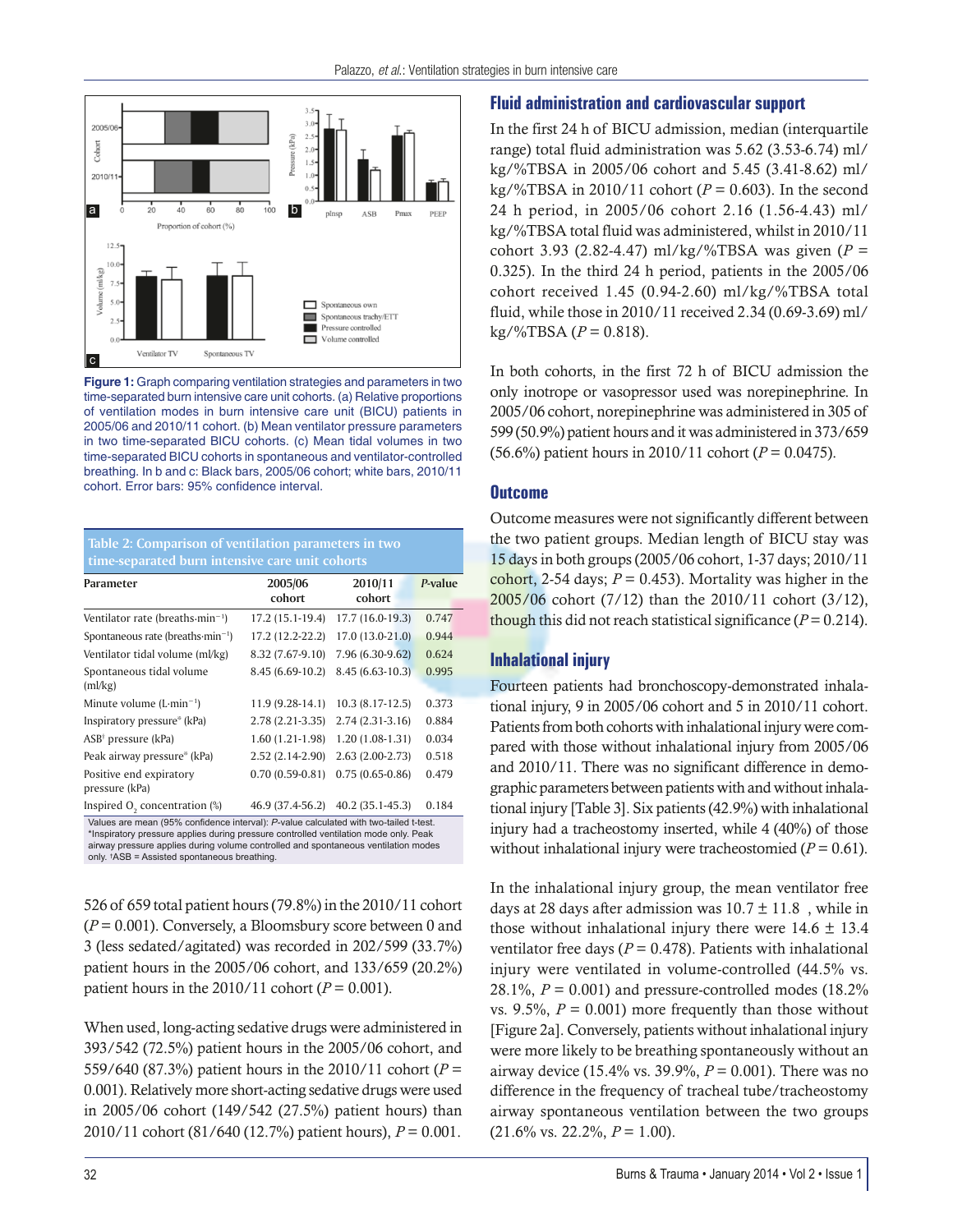Mean (95% confidence interval) peak airway pressure was significantly higher in the inhalational injury group; 2.63 (2.28-2.96) kPa than in patients without inhalational injury; 2.15 (1.84-2.46) kPa, *P* = 0.0475. However, there was no significant difference in all other ventilation parameters between the two groups [Table 4, Figure 2b and c].

No difference in total fluid administration in the first 72 h of BICU admission was seen between those patients with and without inhalational injury.

There was no significant difference in length of BICU stay or mortality between the two groups, though mortality was higher in those patients with inhalational injury (7/14) than without (3/10).

# **Discussion**

Consensus regarding the most appropriate way to ventilate BICU patients has yet to be reached.<sup>[2]</sup> Moreover, one of the major concerns in patients who are mechanically ventilated is the development of ventilator-induced lung injury.[5] This is attributed to shearing forces from delivery of high tidal volumes and excessive peak inspiratory pressures.[6] The use of lung-protective ventilation strategies with reduced tidal volumes has been shown to confer a mortality benefit in the acute respiratory distress syndrome (ARDS) population.[7,8] Extrapolating from this, burn patients are often ventilated with target tidal volumes of 6-8 ml/kg, though there is little evidence in this population.<sup>[6,9]</sup> Although ARDS is a



**Figure 2:** Graph comparing ventilation strategies and parameters in burns intensive care unit patients with and without inhalational injury. (a) Relative proportions of ventilation modes in burns intensive care unit (BICU) patients with and without inhalational injury (b) Mean ventilator pressure parameters in BICU patients with and without II. (c) Mean tidal volumes in BICU patients with and without II in spontaneous and ventilator-controlled breathing. In b and c: Black bars, without inhalation injury; white bars, inhalation injury. Error bars: 95% confidence interval.

recognized complication of severe burns,<sup>[10,11]</sup> particularly in patients with inhalational injury, $[12]$  this is by no means universal. Other strategies that have shown some benefit in burn patients include high frequency percussive ventilation,<sup>[13-15]</sup> oscillation,<sup>[16,17]</sup> and avoidance of invasive ventilation altogether<sup>[18]</sup> though none have been universally adopted. Even the relatively elementary question of whether volume or pressure-controlled mechanical ventilation is most appropriate has yet to be resolved.<sup>[19,20]</sup> Therefore, this retrospective study aimed to establish whether ventilation strategies in BICU patients have changed over time and whether changes are associated with differences in outcome. It also investigated differences in sedation, fluid administration and cardiovascular support, and differences in ventilation between those with and without inhalational injury.

| Table 3: Patient and injury characteristics and outcome in BICU<br>patients with and without inhalation injury                                                                                        |                                       |                                    |          |  |
|-------------------------------------------------------------------------------------------------------------------------------------------------------------------------------------------------------|---------------------------------------|------------------------------------|----------|--|
|                                                                                                                                                                                                       | No inhalation<br>injury<br>$(n = 10)$ | Inhalation<br>injury<br>$(n = 14)$ | P-value  |  |
| Male                                                                                                                                                                                                  | $6/10(60.0\%)$                        | 10/14 (71.4%)                      | $0.673*$ |  |
| Age (years)                                                                                                                                                                                           | 38.0 (18-77)                          | 46.5 (27-59)                       | 0.660    |  |
| Weight (kg)                                                                                                                                                                                           | 68.0 (38-95)                          | 73.5 (60-100)                      | 0.252    |  |
| $%$ TBSA <sup>†</sup>                                                                                                                                                                                 | 34.0 (15-90)                          | 34.5 (15-75)                       | 0.837    |  |
| Tracheostomy                                                                                                                                                                                          | $4/10(40.0\%)$                        | 6/14(42.9%)                        | $0.610*$ |  |
| Trauma                                                                                                                                                                                                | 0/10                                  | 1/14(7.1%)                         | 1.000*   |  |
| <b>APACHE II</b>                                                                                                                                                                                      | $23.5(8-35)$                          | 26 (19-37)                         | 0.128    |  |
| $RTS$ <sup><math>\ddagger</math></sup>                                                                                                                                                                | 7.84 (7.10-7.84)                      | 7.84 (4.65-7.84)                   | 0.488    |  |
| Length of BICU stay<br>(days)                                                                                                                                                                         | $21.0(3-54)$                          | $11.5(1-42)$                       | 0.089    |  |
| Mortality                                                                                                                                                                                             | $3/10(30\%)$                          | 7/14 (50%)                         | $0.421*$ |  |
| Values are median (range) or number (proportion): P-value (Mann-Whitney U or Fisher's<br>$\alpha$ yoot toot*). DICLL = burn intensive ears unit. $\text{TPCA}$ = Total burn surface area. ADACHE IL = |                                       |                                    |          |  |

exact test\*). BICU = burn intensive care unit,  $\dagger$ TBSA = Total burn surface area, APACHE II = Acute Physiology and Chronic Health Evaluation II, ‡ RTS = Revised trauma score.

#### **Table 4: Comparison of ventilation parameters in burn patients with and without inhalation injury**

| Parameter                                             | No inhalation<br>injury | <b>Inhalation</b><br>injury | P-value |
|-------------------------------------------------------|-------------------------|-----------------------------|---------|
| Ventilator rate (breaths $\cdot$ min <sup>-1</sup> )  | 17.0 (14.5-19.4)        | 17.8 (16.2-19.4)            | 0.513   |
| Spontaneous rate (breaths $\cdot$ min <sup>-1</sup> ) | 19.3 (15.4-23.2)        | 15.6 (11.1-20.0)            | 0.203   |
| Ventilator tidal volume (ml/kg)                       | 8.71 (6.86-10.56)       | 7.81 (6.84-8.78)            | 0.304   |
| Spontaneous tidal volume (ml/kg)                      | $9.55(7.87-11.2)$       | 7.63 (6.02-9.24)            | 0.085   |
| Minute volume $(L \cdot min^{-1})$                    | 10.5 (8.00-13.0)        | 11.3 (9.17-13.5)            | 0.597   |
| Inspiratory pressure* (kPa)                           | 2.42 (1.49-3.35)        | 2.90 (2.58-3.24)            | 0.118   |
| ASB <sup>†</sup> pressure (kPa)                       | 1.22 (1.06-1.36)        | $1.50(1.19-1.81)$           | 0.147   |
| Peak airway pressure* (kPa)                           | 2.15 (1.84-2.46)        | 2.63 (2.28-2.96)            | 0.048   |
| Positive end expiratory pressure<br>(kPa)             | $0.68(0.55-0.85)$       | $0.76(0.67-0.85)$           | 0.292   |
| Inspired O <sub>2</sub> concentration (%)             | 37.9 (31.4-44.4)        | 47.5 (40.2-54.9)            | 0.052   |

Values are mean (95% confidence interval): P-value calculated with two-tailed t-test. \*Inspiratory pressure applies during pressure controlled ventilation mode only. Peak airway pressure applies during volume controlled and spontaneous ventilation modes only. † ASB = Assisted spontaneous breathing.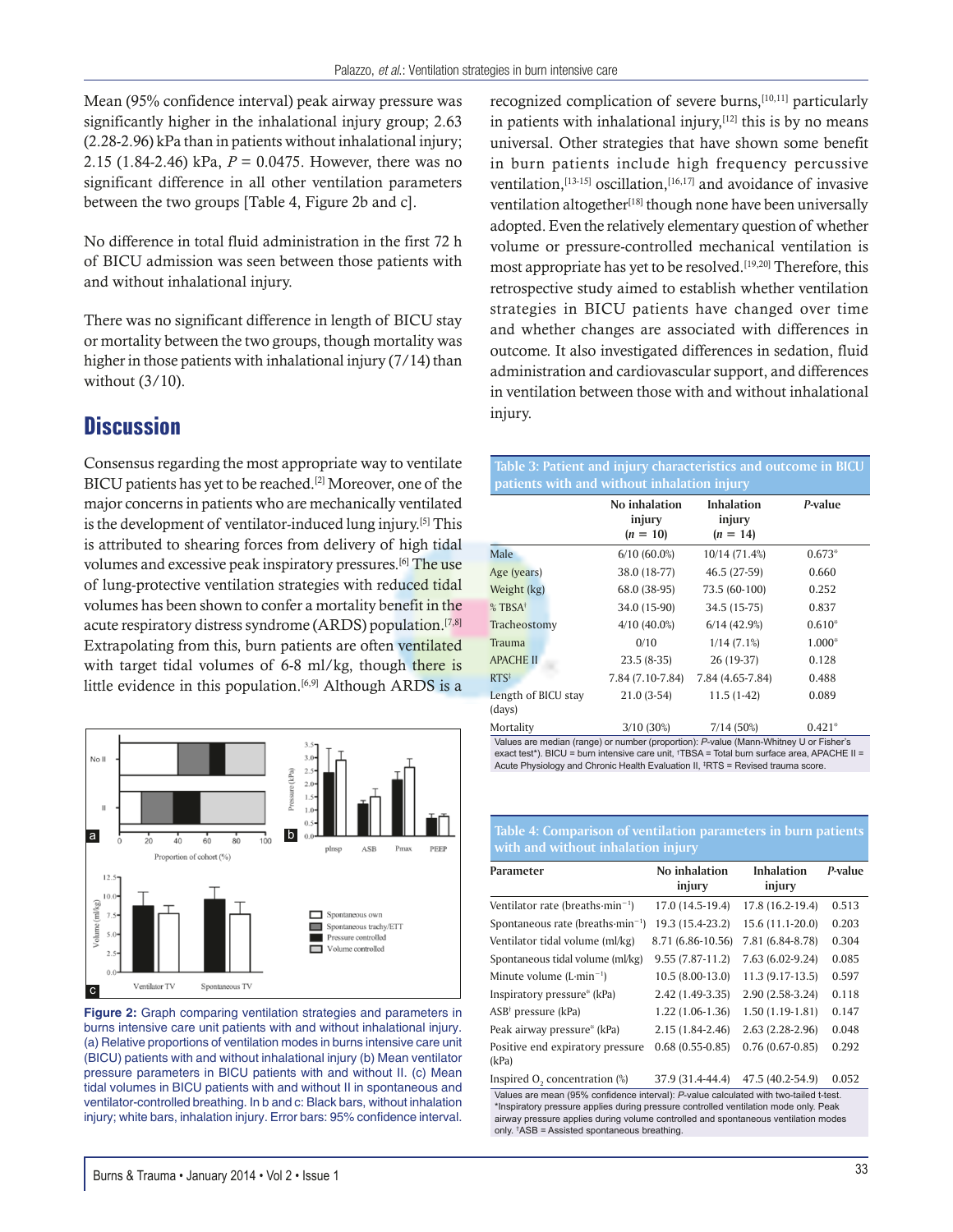In this small cohort, there has been a trend toward increased spontaneous ventilation. Though there is no significant difference in the number of ventilator-free days at 28 days after BICU admission between the two cohorts, there were fewer ventilator-patient days in the 2010/11 patient group. Interestingly, this differs from previous reports of increased early mechanical ventilation amongst a Dutch burns  $\text{cohort},$ <sup>[21]</sup> potentially due to regional variations. Though the number of patients breathing spontaneously without an artificial airway has fallen, there has been an increase in spontaneous ventilation with tracheostomy or tracheal tube. This is reflected in a greater proportion of patients having a tracheostomy inserted in the 2010/11 group, though this did not reach statistical significance. Intriguingly, the trend appeared to be toward later tracheostomy insertion in the 2010/11 cohort, which is in contrast to reports in the literature.<sup>[22,23]</sup>

The increase in spontaneous ventilation appears to be in spite of heavier sedation in the first 72 h of admission in the 2010/11 group. This may be attributable to the employment of ''sedation holds'' in the later cohort, or the use of heavier sedation early in admission, which, with better control of pain and wound healing,  $[24]$  is subsequently weaned allowing transition to spontaneous ventilation for the rest of the ICU stay. Either way, it is likely that differences in sedation do influence ventilation strategy.

We identified a trend toward decreased mortality in the 2010/11 patient group though this did not reach statistical significance due to small sample size. This was despite equivalent APACHE II and revised trauma score (RTS) scores, and could be attributed to differences in ventilation strategy. It is important to note, however, that fewer patients had sustained an inhalational injury in the 2010/11 group, and it is likely this contributes to the trends seen.

In mechanically ventilated patients, there has been an increase in the use of volume-controlled modes over time. Despite this, ventilation parameters when patients are mechanically ventilated have not changed. Importantly, there was no difference in tidal volumes delivered during mechanical ventilation. Furthermore, both groups were ventilated with mean tidal volumes at the upper limit of the recommended ''lung-protective'' value of 6-8 ml/kg. This might indicate awareness of the importance of low-volume ventilation strategies (hence an increase in volume-controlled ventilation) among clinicians, but continued concern regarding hypercapnia despite evidence it causes no harm.[25] Moreover, burns patients are different from other intensive care patients. The requirement for

repeated surgical procedures results in multiple trips to theatre during an ICU stay. Mean tidal volumes delivered across the duration of an admission may, thus, be skewed by particularly high tidal volume delivery post-theatre. The combination of the burn itself (particularly if affecting chest wall compliance), aggressive initial fluid resuscitation causing relative fluid accumulation, and the inflammatory response to the burn may also make these patients more difficult to ventilate, leading to a requirement for higher tidal volumes. Number and duration of surgical procedures and burn location were not studied in our patient group, and may account for some of the differences in ventilation strategy seen. Our study has shown that high volumes of intravenous fluid continue to be given during the resuscitation phase of burns treatment. Seemingly identical strategies were used in 2005/06 and 2010/11, despite well-documented concerns around the dangers of excessive fluid administration and ''fluid creep''[26] and the benefit of limited fluid resuscitation and permissive hypovolaemia<sup>[27]</sup> in burned patients. The failure to change fluid administration approaches may contribute to the lack of mortality difference seen between the groups.

As would be expected, patients suffering from inhalational injury required increased mechanical ventilation with higher peak airway pressures than those without. This was matched by a trend toward higher ASB and inspiratory pressure in the inhalational injury group. This likely represents the ventilation settings required to achieve adequate gas exchange in patients with inhalation injury.

There was also a trend towards higher PEEP and lower tidal volumes in the inhalational injury group, though this did not reach statistical significance. This could represent a tendency towards high PEEP, low volume ventilation,<sup>[6]</sup> though may again be indicative of the settings required to maintain adequate oxygenation in patients with pulmonary perturbation. Given the sample size, it was not possible to correlate ventilation with outcome in those with inhalation injury.

The number of patients included limits the power of this study. It represents a relatively select population from the London and South-East England area. The data itself also relies on accurate recording by nursing staff, introducing an element of human error.

Despite these limitations, we have shown a shift away from mechanical ventilation, with an increase in the use of tracheostomy or tracheal tube spontaneous ventilation. This may be due to changes in the use of tracheostomies,